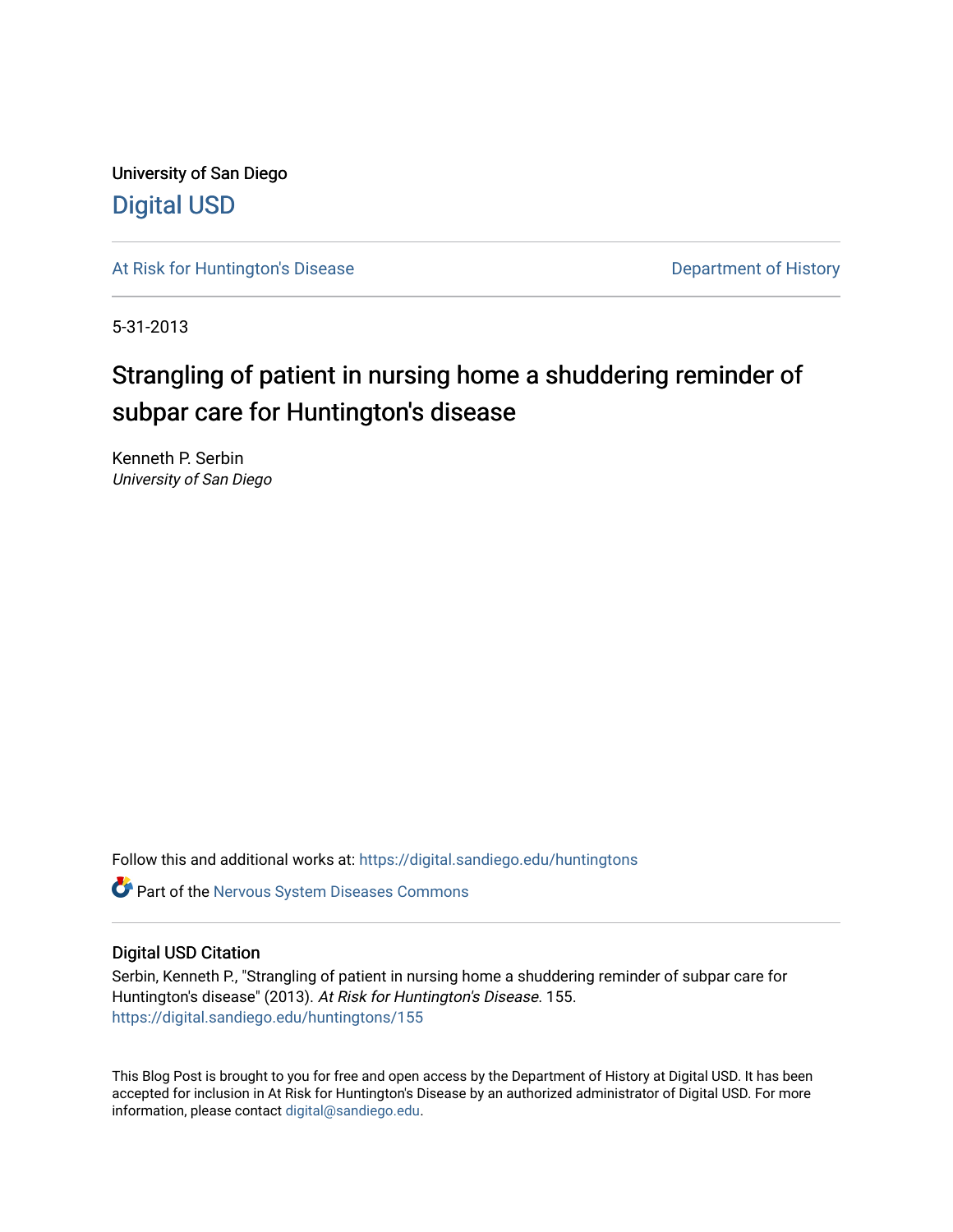#### More **[Create Blog](https://www.blogger.com/home#create) [Sign In](https://www.blogger.com/)**

# [At Risk for Huntington's Disease](http://curehd.blogspot.com/)

*HD is a genetically caused brain disorder that causes uncontrollable bodily movements and robs people's ability to walk, talk, eat, and think. The final result is a slow, ugly death. Children of parents with HD have a 50-50 chance of inheriting the disease. There is no cure or treatment.*

## Blog Archive

- $\blacktriangleright$  [2021](http://curehd.blogspot.com/2021/)(12)
- $2020(16)$  $2020(16)$
- $2019(19)$  $2019(19)$
- $\blacktriangleright$  [2018](http://curehd.blogspot.com/2018/) (16)
- $2017(14)$  $2017(14)$
- $2016(13)$  $2016(13)$
- $\blacktriangleright$  [2015](http://curehd.blogspot.com/2015/) (24)
- $-2014(24)$  $-2014(24)$  $-2014(24)$
- $'$  [2013](http://curehd.blogspot.com/2013/)  $(30)$
- [►](javascript:void(0)) [December](http://curehd.blogspot.com/2013/12/) (3)
- [►](javascript:void(0)) [November](http://curehd.blogspot.com/2013/11/) (3)
- [►](javascript:void(0)) [October](http://curehd.blogspot.com/2013/10/) (3)
- [►](javascript:void(0)) [September](http://curehd.blogspot.com/2013/09/) (3)
- $\blacktriangleright$  [August](http://curehd.blogspot.com/2013/08/) (2)
- $\blacktriangleright$  [July](http://curehd.blogspot.com/2013/07/) (1)
- $\blacktriangleright$  [June](http://curehd.blogspot.com/2013/06/) (1)
- $\nabla$  [May](http://curehd.blogspot.com/2013/05/)  $(3)$ 
	- **Strangling of patient in** nursing home a [shuddering...](http://curehd.blogspot.com/2013/05/strangling-of-patient-in-nursing-home.html)
- Do we need to shock the world to [strengthen](http://curehd.blogspot.com/2013/05/do-we-need-to-shock-world-to-strengthen.html) the Hu... [Memories](http://curehd.blogspot.com/2013/05/memories-of-genetic-testing-from-my-mom.html) of genetic testing: from my
- mom to Angeli...
- $\blacktriangleright$  [April](http://curehd.blogspot.com/2013/04/) (4)
- $\blacktriangleright$  [March](http://curehd.blogspot.com/2013/03/) (2)
- $\blacktriangleright$  [February](http://curehd.blogspot.com/2013/02/) (3)
- $\blacktriangleright$  [January](http://curehd.blogspot.com/2013/01/) (2)
- $2012(26)$  $2012(26)$
- $2011(33)$  $2011(33)$
- $2010(26)$  $2010(26)$
- $2009(21)$  $2009(21)$
- $2008(7)$  $2008(7)$
- $2007(7)$  $2007(7)$
- $\blacktriangleright$  [2006](http://curehd.blogspot.com/2006/) (4)
- $\blacktriangleright$  [2005](http://curehd.blogspot.com/2005/) (17)

About Me **GENE [VERITAS](https://www.blogger.com/profile/10911736205741688185)** View my [complete](https://www.blogger.com/profile/10911736205741688185) profile

#### FRIDAY, MAY 31, 2013

# Strangling of patient in nursing home a shuddering reminder of subpar care for Huntington's disease

The strangling and serious injury of a 49-year-old, late-stage Huntington's disease patient at an Oregon nursing home has shocked the HD community and provided a shuddering reminder of the subpar care, fueled by ignorance and approaching neglect, that some affected by the disease face.

Anne Haskins was allegedly strangled by another patient who used a call cord ripped from the wall after Haskins, wheelchair-bound and cognitively disabled, wandered into the other woman's room shortly before 9 p.m. PDT on May 28, said Rebecca Ambrose, 29, Anne's daughter.

There's no evidence Anne deliberately provoked the other patient, whom police described as suffering from "severe dementia," but her HD chorea – the involuntary movements typical in HD – means she can inadvertently hit people with her arms.

Anne was taken to Bay Area Hospital, located in Coos Bay, OR. After the attack, her heart rate dropped to the dangerously low rate of around 30 beats per minute, said Rebecca in a phone interview on May 30.

Anne is currently in the hospital's cardiac unit. Doctors offered the option of a pacemaker, but the family decided against one because they believe it would simply help to prolong suffering, Rebecca said.

"She may have lost too much oxygen to the brain to recover from this," she added.

The incident took place at **Avamere Rehabilitation of Coos Bay**, a private facility where Anne has resided since August of 2009.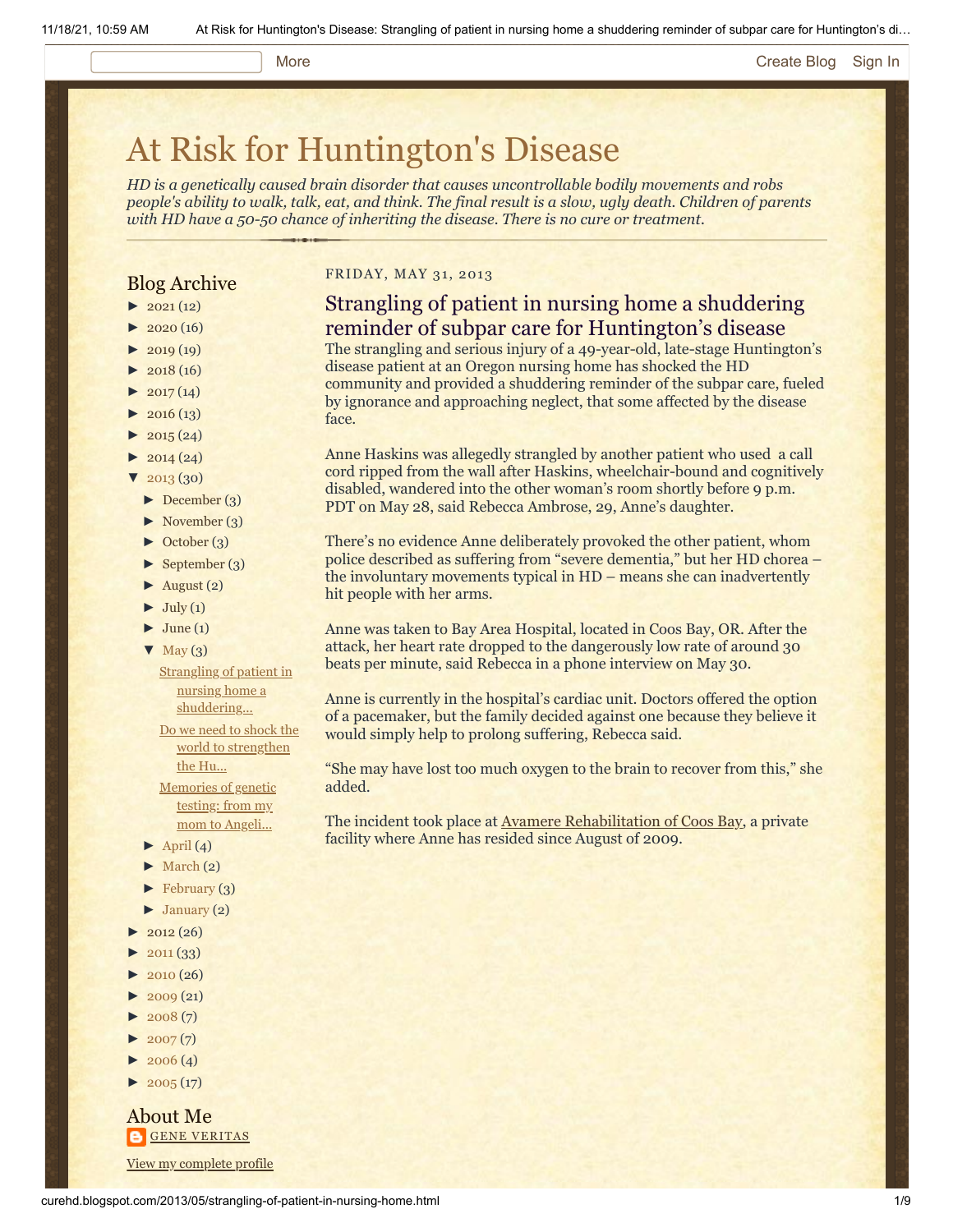11/18/21, 10:59 AM At Risk for Huntington's Disease: Strangling of patient in nursing home a shuddering reminder of subpar care for Huntington's di…

# HD Links

[Huntington's](http://www.hdsa.org/) Disease Society of America [International](http://www.huntington-assoc.com/) Huntington **Association** [Huntington's](http://hddrugworks.org/) Disease Drug **Works** [Huntington's](http://www.hdlighthouse.org/) Disease **Lighthouse Hereditary Disease [Foundation](http://www.hdfoundation.org/)** [Huntington's](http://www.hdac.org/) Disease Advocacy Center Thomas [Cellini Huntington's](http://www.ourtchfoundation.org/) **Foundation** HDSA Orange County (CA) **[Affiliate](http://www.hdsaoc.org/)** HD Free with [PGD!](http://www.hdfreewithpgd.com/) [Stanford](http://www.stanford.edu/group/hopes/) HOPES Earth Source [CoQ10,](http://www.escoq10.com/) Inc.

# HD Blogs and Individuals

Chris Furbee: [Huntingtons](http://www.huntingtonsdance.org/) **Dance** Angela F.: Surviving [Huntington's?](http://survivinghuntingtons.blogspot.com/) Heather's [Huntington's](http://heatherdugdale.angelfire.com/) Disease Page



*Anne Haskins, grandson Andrew, and dog Scarlet, about ten years ago, before HD left her unable to speak and care for herself (family photo)*

### **'Where was the staff?'**

According to the Coos Bay police, the alleged perpetrator is under observation in the psychiatric ward at Bay Area Hospital. Avamere has prohibited the alleged perpetrator from returning to its facility, Rebecca added.

"Where was the staff???" Rebecca exclaimed in several private Facebook HD discussion groups. Rebecca agreed to allow inclusion of her Facebook comments in this article.

On the night of the attack, the certified nurses assistants (CNAs), the main caregivers at the facility, should have put Anne to bed by 7:30. However, she was still moving around in her wheelchair around 9. No CNA noticed that she entered the other woman's room. A CNA came upon the injured Anne sometime later, said Rebecca.

The police received a call for help at 8:49 p.m. According to Officer Randy Sparks, the lead detective on the case, a nurse, responding to the call alarm from the room, intervened to assist Anne.

"It just makes me angry," Rebecca said. "I felt that it could have been foreseen. It makes me angry to think that my mom could be killed, and neither the person who did it nor the nursing home could be liable for it.

"How could one bedridden patient strangle another bedridden patient and no CNA have a clue? There were five CNAs on the floor, according to the director of the home."

According to Deborah Nedelcove, Avamere's vice president of risk management and its chief compliance and privacy officer, 42 residents currently occupy the 90-bed Coos Bay facility.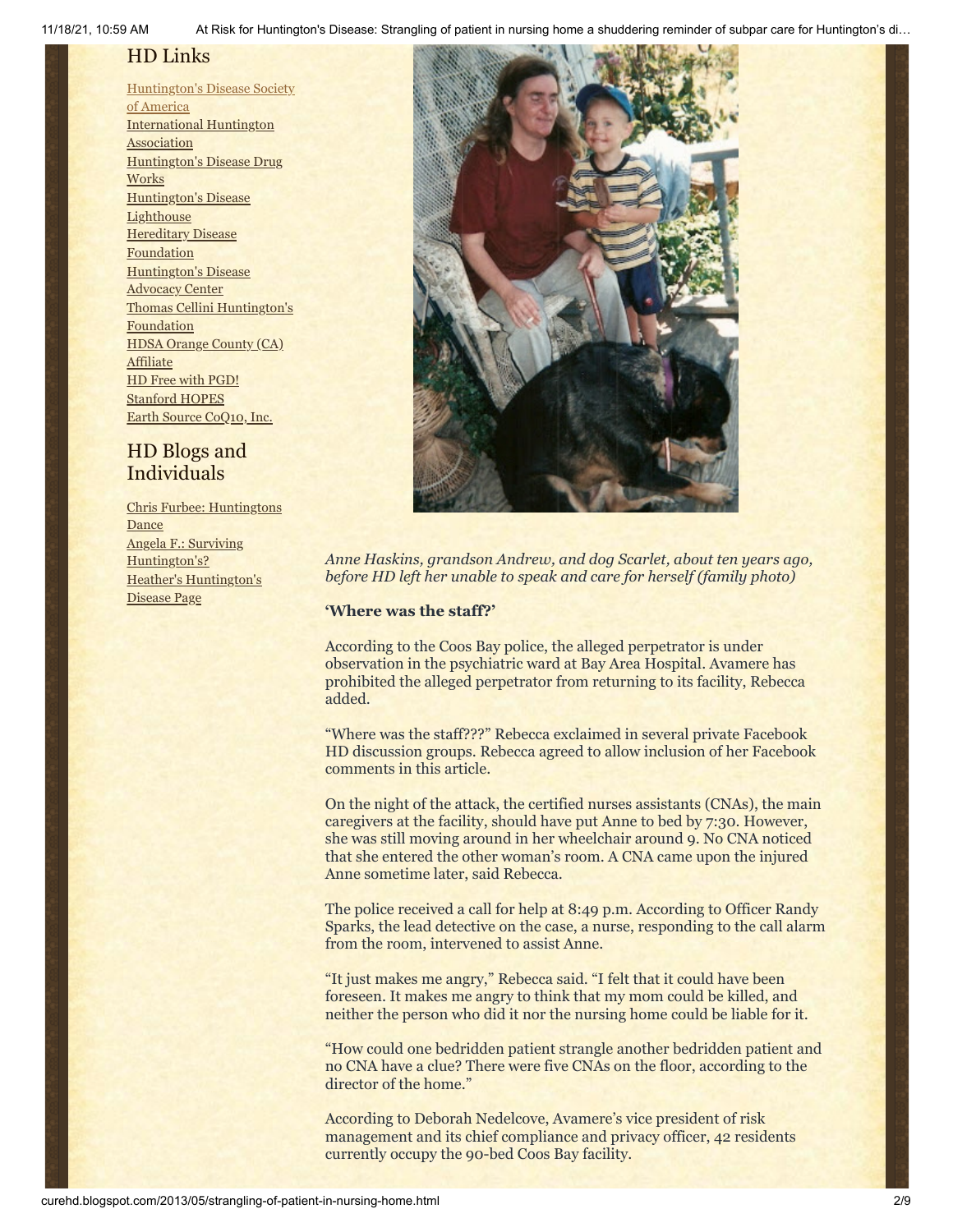

*Above, the strangulation mark on Anne's neck. Below, daughter Liz with Anne in Bay Area Hospital (family photos)*



Detective Sparks has concluded his investigation and forwarded his report to the district attorney's office. However, those authorities have already have informed Rebecca that criminal charges will not likely be filed because of the mental state of the alleged perpetrator, Rebecca explained.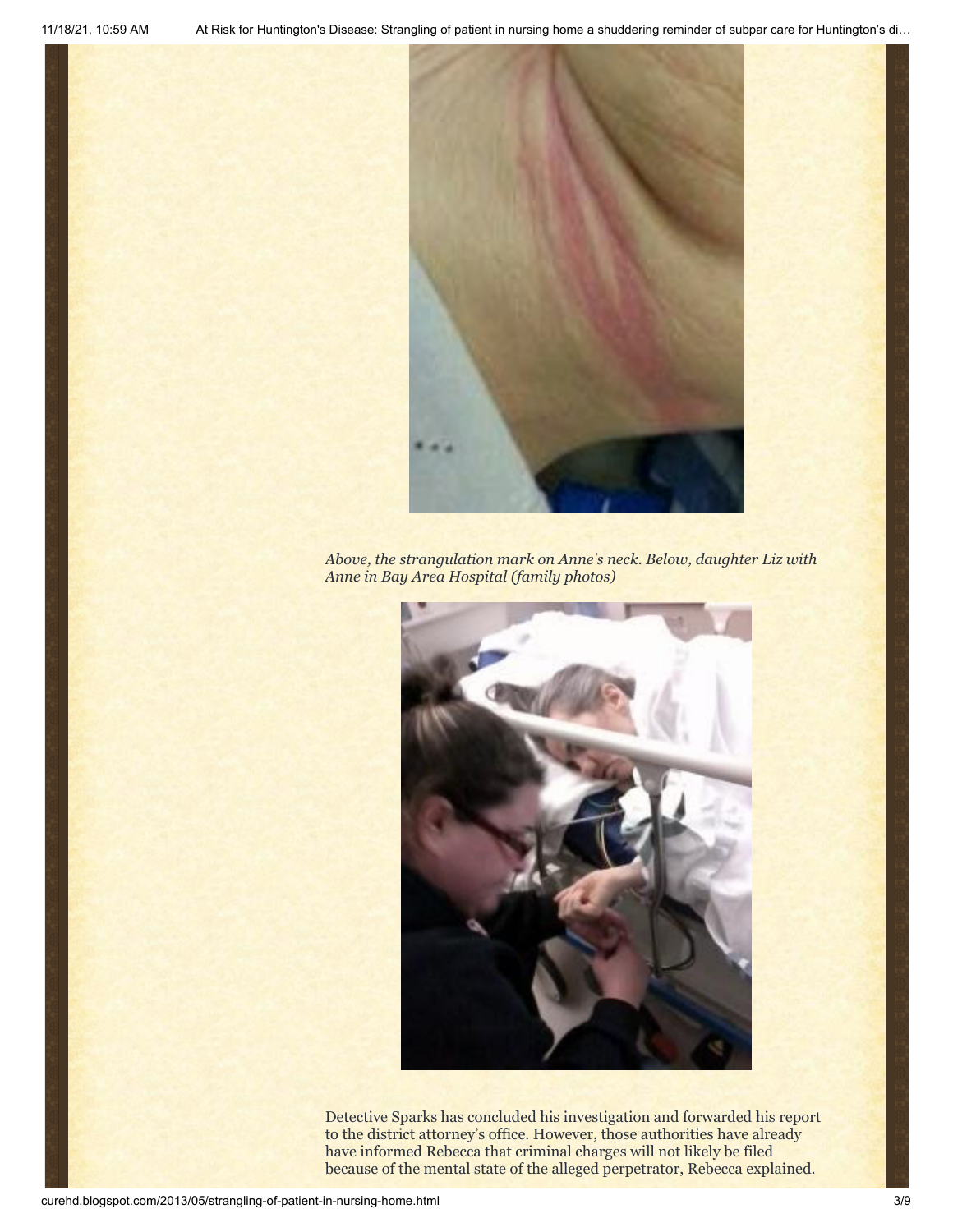The alleged perpetrator is not currently under arrest.

"The police can investigate if there is a criminal action by a patient," she added. "They cannot investigate neglect by nursing home staff."

#### **Avamere's response**

Debbie Lane, the Avamere director of nursing, refused comment on the case, as did Britta Milius, the nurse in charge when I called the facility the evening of May 30.

VP Nedelcove, who works at the Wilsonville, OR, corporate headquarters of the 50-facility private company primarily doing business in Oregon and Washington, declined to comment on specifics of the case but offered some observations about the facility and Avamere's policies, procedures, and philosophy.

"I have never heard of an incident like this," Nedelcove, who has some thirty years' experience in health care, said of the strangulation and Rebecca's allegation of inadequate monitoring of patients. "This is an isolated incident. It was not expected. You can't account for people who decide at a moment's notice to do something."

Nedelcove insisted that Avamere CNAs "definitely keep an eye on all of our residents all the time…. There are many residents in our facilities, and many of them have behavior issues."

Avamere is conducting an internal investigation of the incident and, based on its conclusions, may alter procedures at the facility, Nedelcove added.

#### **Seeking assistance**

However, Rebecca has already contacted state oversight agencies and local media outlets.

She has also obtained assistance from the [Northwest Chapter](http://www.hdsa.org/nw-chapter/index.html) of the Huntington's Disease Society of America (HDSA). However, HDSA cannot assist with placing Anne in a different facility because Anne, before symptoms worsened, had refused to give power of attorney to any of her relatives, preventing the sharing of medical information with an outside agency, Rebecca explained.

Rebecca posted pictures of her mother's injury on the Avamere Facebook page, but the company removed them and then blocked her from posting additional images. She also placed a sign on the front door of the facility denouncing the strangling but doesn't know if it remains.

Rebecca and other family members fought a hospital's staffer's recommendation that Anne return to Avamere and will place her in a different facility, [Myrtle Point Care Center](http://www.dakavia.com/).

Rebecca is also consulting private attorneys about potential legal action.

#### **Denouncing neglect**

"I'm really disgusted with this," said Rebecca, a family advocate for a nonprofit who tested negative for HD in 2006 and has identified some 50 descendants of an HD-stricken great grandmother who are at risk of inheriting the mutation. "I've told them I'm not going to be quiet about this.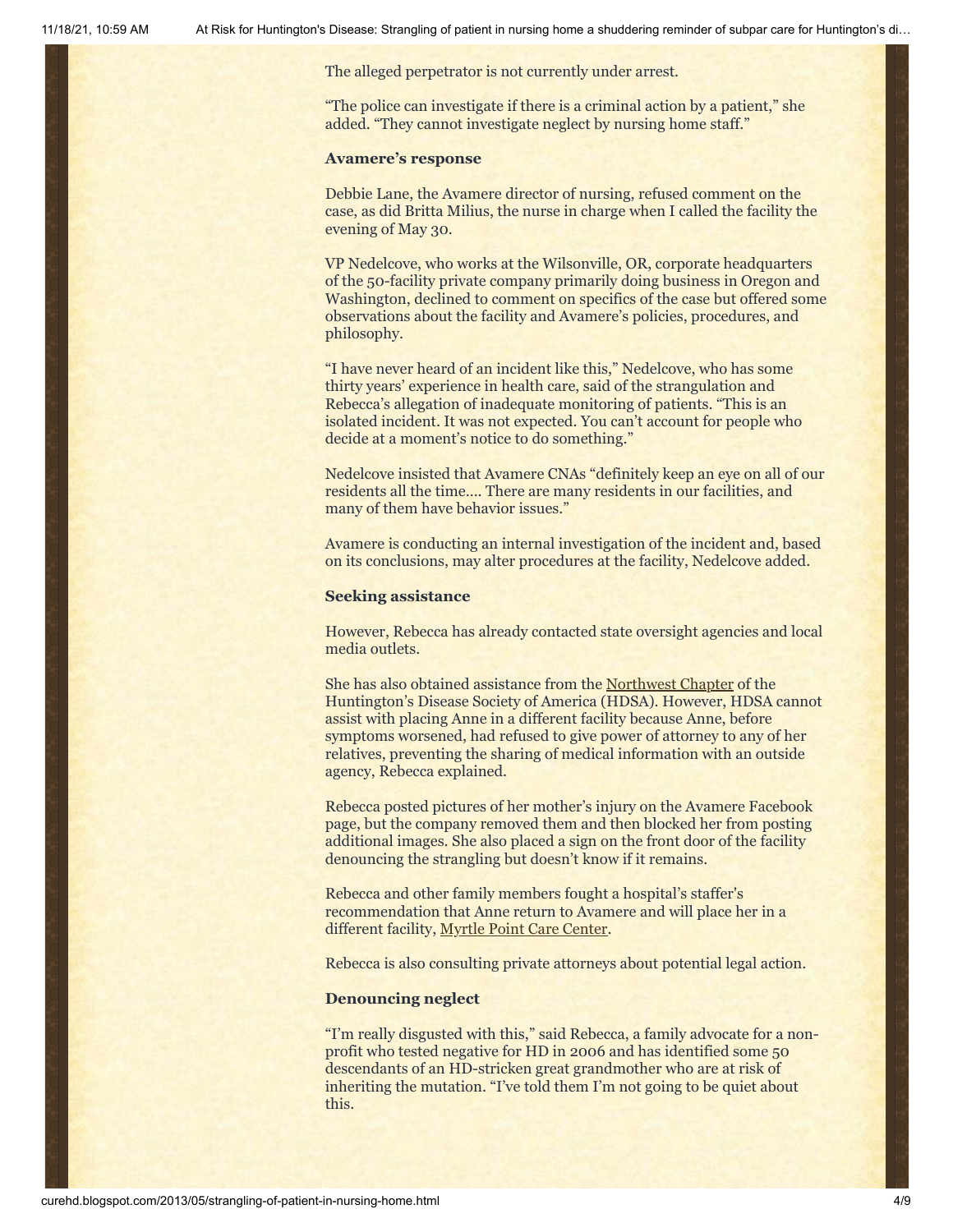

#### *Rebecca Ambrose (personal photo)*

"I feel like I already have to be robbed of my mother. I feel a lot of times like I have to be the mother to my siblings and my child, and I have to take on a lot of what a grandparent would do, because my mom isn't able to.

"I can still visit my mother. That's being taken from me slowly. I didn't expect my mom to be in a nursing home and have an incident that could cause her death. I always thought her disease process would cause her death. I understand that there are going to be falls out of the shower or the bed. But there's no excuse for somebody to strangle my mother and for her not to be protected in facility that gets \$80,000 a year to care for her.

["I'm livid and I'm horrified. My mom used to watch that](http://www.imdb.com/title/tt0073486/) movie *One Flew Over the Cuckoo's Nest.* I hate that movie. It's one of the saddest movies I've watched in my life. That's the state of nursing homes in America today.

"I just want to talk to whoever is going to listen to me. This can't happen to people –when you entrust someone's life! My mom is in a facility for her own protection, not to be neglected. I can assure you that nobody in my home would strangle my mother. I wish there were options that were not for profit. These people do it for profit."

#### **Care providers: a mixed bag**

According to Rebecca, in early 2012 a man visiting Avamere to see his wife became angry at Anne and tried to punch her because an employee had accidentally taken his chair to Anne's room.

Anne also suffers from bed sores, and she sometimes does not get her spoon-fed evening meal until late at night, Rebecca said. The CNAs bathe Anne, left incontinent by HD, just once a week, which understandably leaves a patient uncomfortable.

"It's really a mixed bag with the care providers," Rebecca said, referring to the CNAs, the main caregivers but also the lowest rung in the nursing home hierarchy. "Some love and care for her and take the time to feed her and meet her needs. Others fear her and skip over her as a patient or try and put it off on somebody else."

Rebecca said that she has witnessed CNAs taking as long as two hours to respond to a call for assistance from patients. Nedelcove said CNAs usually respond within minutes.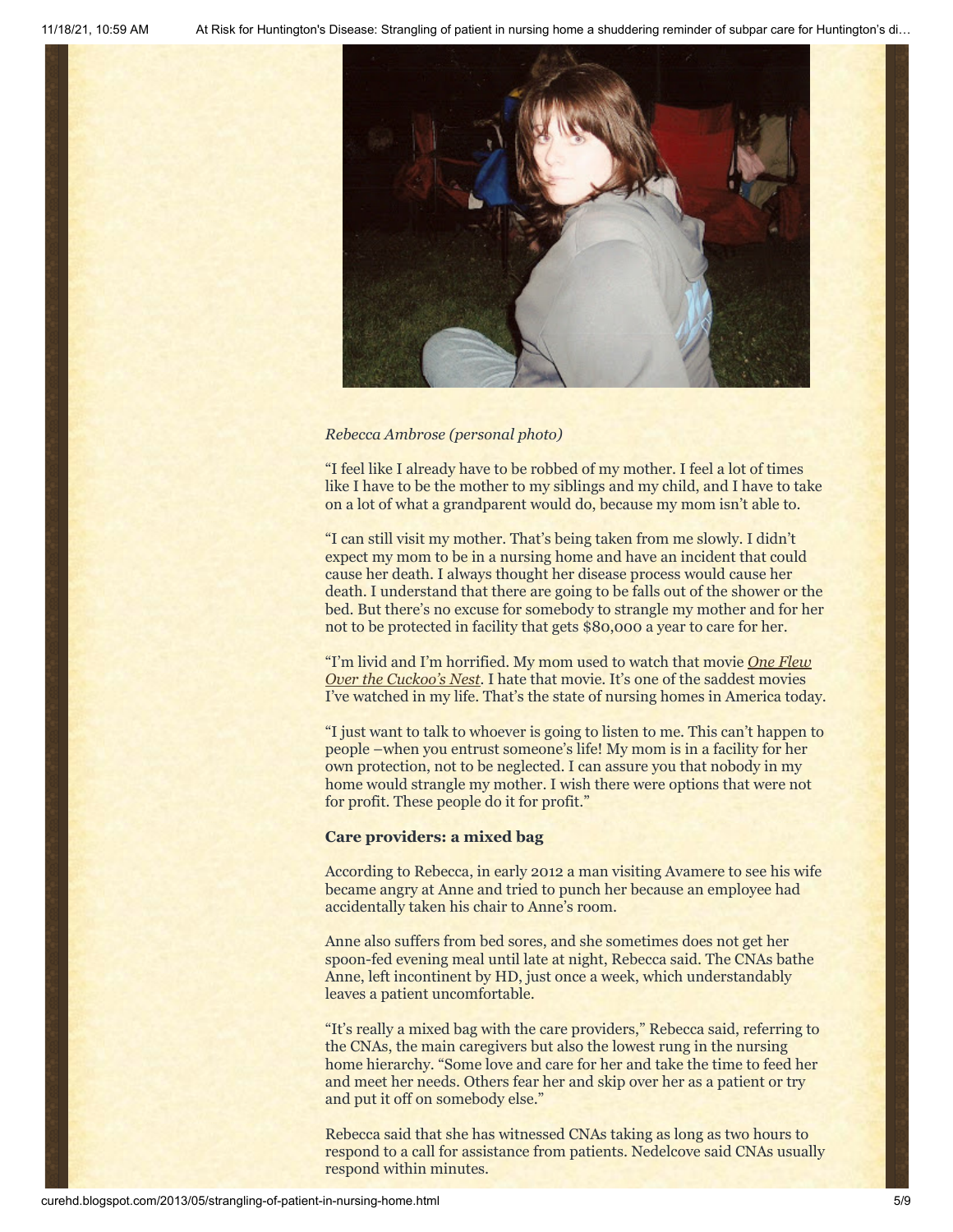Because the law prohibits a patient from being restrained, the facility cannot legally set the brakes of Anne's wheelchair, to which she is bound by two straps.

As a result, Anne bumps into other residents in the dining room, knocks over food, and inadvertently hits people with her arms because of her chorea. To avoid these difficulties, Anne takes her meals in her room, Rebecca said.

Many of the CNAs have few or no qualifications, Rebecca continued.

Nursing homes hire "anybody off the street," she said, adding, however, that several good facilities exist for HD people in various parts of the country.

"It's an entry-level job," Nedelcove admitted, noting that it's "not a glamorous field."

"It's a calling rather than a profession," she said.

However, she emphasized that all Avamere CNAs receive academic and clinical training and are state-certified.

"Most of them come to us with a great deal of experience," she said.

#### **A criticism of public agencies**

In 2009, Anne was sent to the nursing home to recover from an operation needed after her HD symptoms had caused her to fall and injure her brain.

For a while, Anne had hospice care, as her weight had fallen to about 90 pounds. However, after her diet and weight improved, she no longer needed hospice.

Public agencies will not fund the 24-hour home care that would serve as an alternative to placing the patient in a nursing home, Rebecca explained.

"They will pay the nursing home over \$6,000 a month to pay for somebody to give such little attention to my mother that she could get strangled, but they will not pay for better care at the same rate in my home," she said.

#### **Grossly misunderstanding HD**

CNAs, Rebecca said, need better preparation in order to take "care of our elderly and the most vulnerable in society."

Those vulnerable include thousands of HD patients, who, along with their families, face enormous difficulties in finding facilities that understand the disease and will take in someone with HD.

Rebecca recalled her family's encounter with a past director of nursing at Avamere.

"They usually deal only in comatose patients, not the kind that can call down the hallway," she said. The nursing director told Rebecca that "my mother needed to stop calling down the hallway, because HD is not a crutch and my mom is responsible for her own behavior." The nursing director stated that if Anne couldn't control her calls down the hallway, she could be evicted from the home.

"If you even say the word Huntington's disease, nursing homes don't want to talk with you," Rebecca said, noting that most facilities focus on young people who are developmentally delayed or on the elderly, thus missing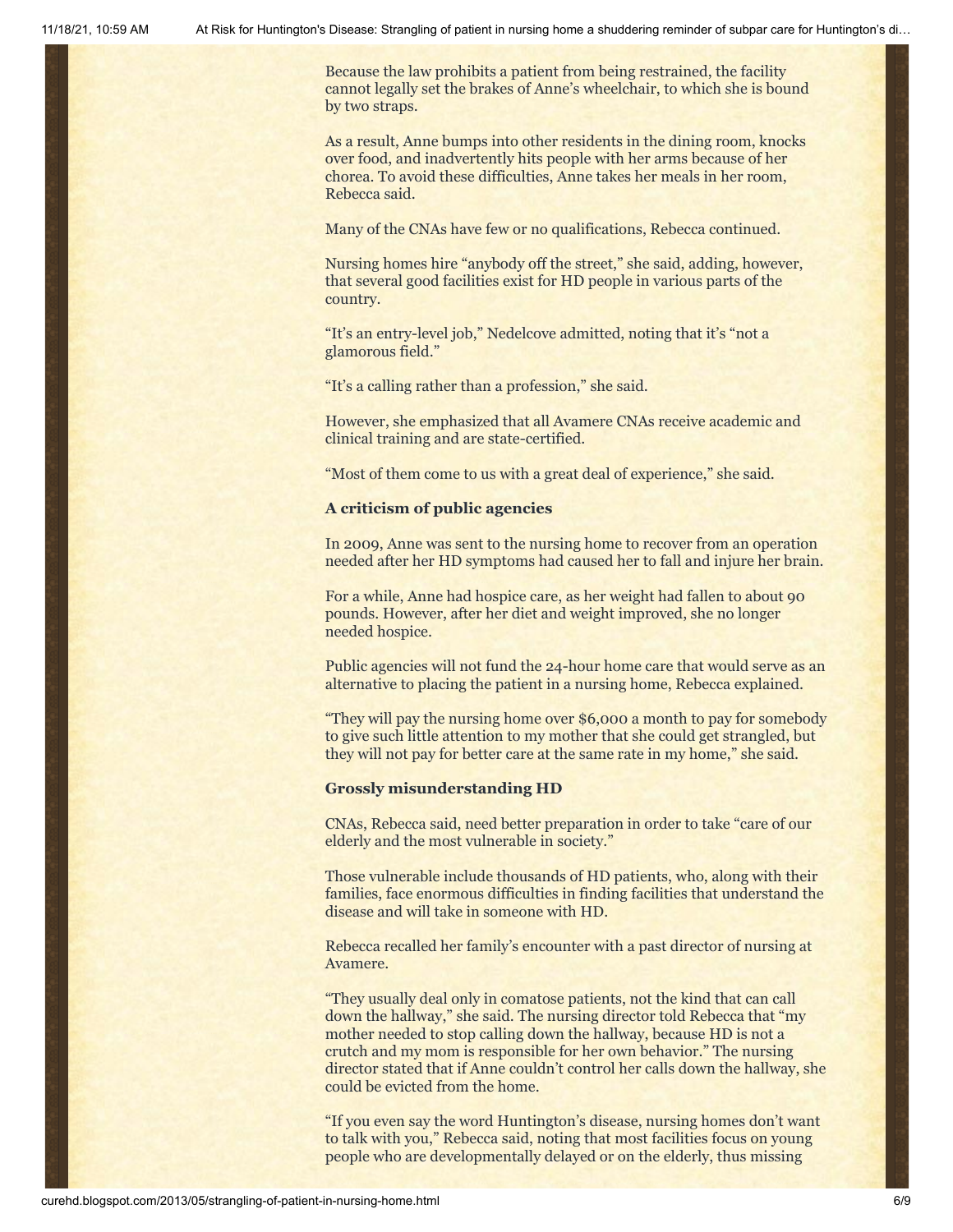11/18/21, 10:59 AM At Risk for Huntington's Disease: Strangling of patient in nursing home a shuddering reminder of subpar care for Huntington's di…

the middle years, the period where most HD people experience onset of symptoms.

Rebecca worked to educate the Avamere staff about HD. She arranged for the facility's previous director to participate in HDSA-sponsored caregiving webinars. He passed on information about HD to many of the staff. This "gave them some enlightenment," Rebecca said.

However, because of recent high turnover at the home, including the removal of that previous director, few current employees have knowledge of HD, she said.

#### **HDSA's response and recommendations**

Staffers at the HDSA national office in New York expressed deep concern about the incident and are closely monitoring the situation in Coos Bay. However, HDSA cannot comment on the specifics of the case in order not to violate patient privacy.

HDSA urges families to carefully research facilities before placing a loved one. It provides a number of publications, articles, and other materials regarding long-term care on its [national website](http://www.hdsa.org/).

It also offers free in-service trainings for long-term care facilities.

As [previously reported](http://curehd.blogspot.com/2011/05/sos-for-huntingtons-disease-families.html), many in the HD community have asked HDSA to provide funding for care. However, with an annual budget of only \$8.5 million, the organization could not begin to provide such assistance. Families must rely on Social Security, Medicare, Medicaid, and other government programs, as well as long-term health care insurance and other private insurances.

*(In a future article: how segments of the HD community have strived to provide better care for patients).*

Posted by Gene [Veritas](https://www.blogger.com/profile/03599828959793084715) at [6:20](http://curehd.blogspot.com/2013/05/strangling-of-patient-in-nursing-home.html) PM

Labels: [Avamere](http://curehd.blogspot.com/search/label/Avamere), [brain](http://curehd.blogspot.com/search/label/brain), [caregiving](http://curehd.blogspot.com/search/label/caregiving), [chorea](http://curehd.blogspot.com/search/label/chorea), [dementia](http://curehd.blogspot.com/search/label/dementia), [HDSA](http://curehd.blogspot.com/search/label/HDSA), [Huntington's](http://curehd.blogspot.com/search/label/Huntington%27s%20disease) disease, [Medicaid](http://curehd.blogspot.com/search/label/Medicaid), [Medicare](http://curehd.blogspot.com/search/label/Medicare), [neglect](http://curehd.blogspot.com/search/label/neglect), [nursing](http://curehd.blogspot.com/search/label/nursing%20home) home, Social [Security](http://curehd.blogspot.com/search/label/Social%20Security), [strangulation](http://curehd.blogspot.com/search/label/strangulation), [symptoms](http://curehd.blogspot.com/search/label/symptoms), [wheelchair](http://curehd.blogspot.com/search/label/wheelchair)

#### 7 comments:

#### **Anonymous said...**

Years ago, NJ had a dedicated ward in a nursing home just for HD patients. The staff had to requesplane work assignment to work there and they received lots of training. Really, the emloyees seemed happy and we saw smiles and loving care. My M-I-L was there for 2 years and received excellent care. The total opposite of what this poor Anne received.

HD is such a complicated disease and as such, requires dedicated, compassionate, and educated healthcare workers to care for them.

Anne was neglected at Avemere, and if the state doesn't have appropriate homes that are able to provide appropriate care that meets the needs of HD patients, perhaps they too are negligent.

Good luck Rebecca and Anne. My thoughts and prayer are with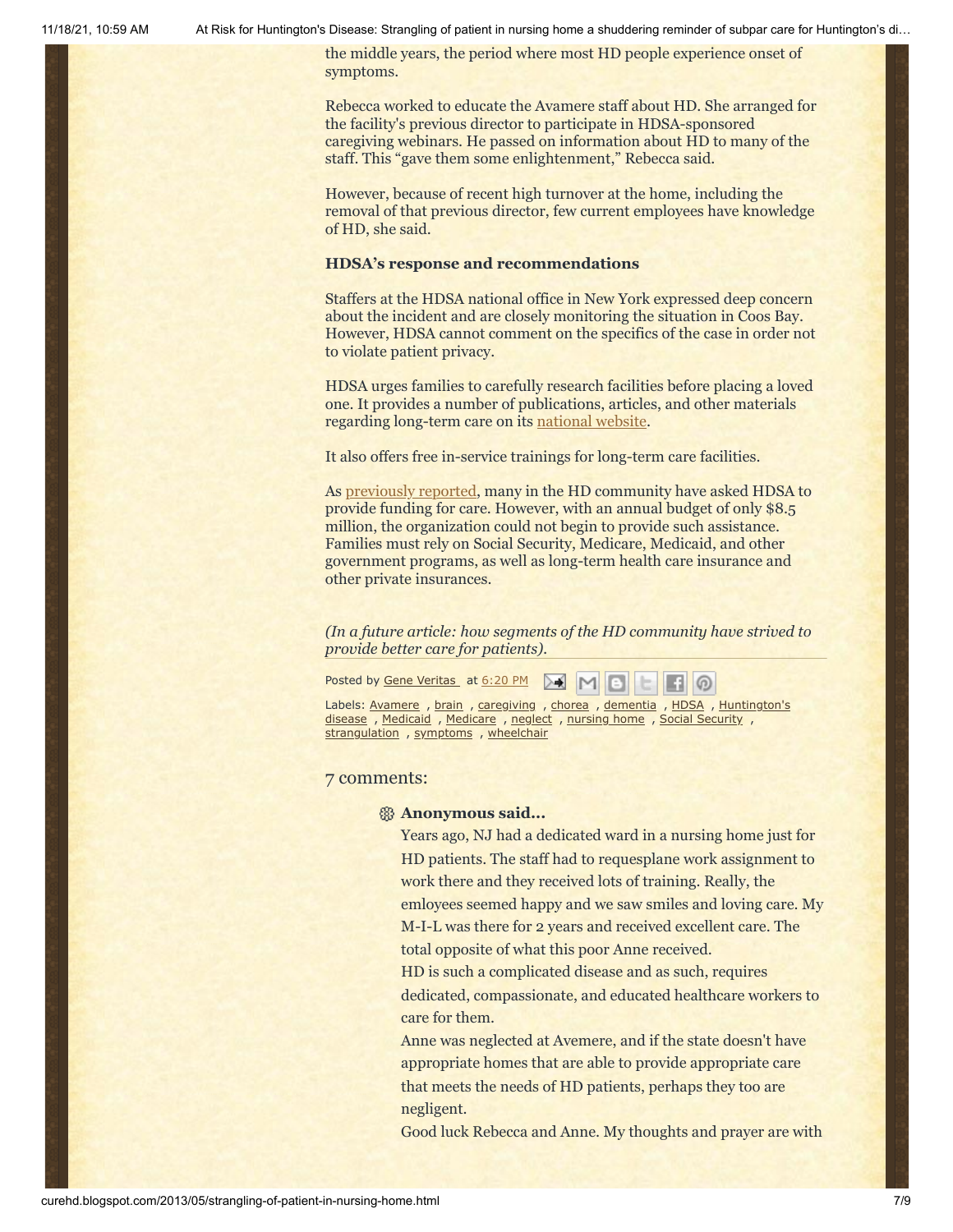#### you. Lou (LBA)

#### 8:38 PM, May 31, [2013](http://curehd.blogspot.com/2013/05/strangling-of-patient-in-nursing-home.html?showComment=1370057939918#c5152652534674917366)

#### **Anonymous said...**

About 20 years ago a young man with hd was brought to Yale New Haven by the police, in a highly agitated condition. I think he was put in a straight jacket (can't remember the exact details) and he died. His death was ruled "a wrongful death". Because of this incident, CT now has a HD clinic at UConn. The services are (mostly) free. The staff is amazing- they "get" HD. Lba

8:49 PM, May 31, [2013](http://curehd.blogspot.com/2013/05/strangling-of-patient-in-nursing-home.html?showComment=1370058570541#c2404907936794219027)

#### **Anonymous said...**

This is just f\*ckin disgusting. NOT ACCEPTABLE!!!! [11:57](http://curehd.blogspot.com/2013/05/strangling-of-patient-in-nursing-home.html?showComment=1370069843304#c2280520294097813729) PM, May 31, 2013

#### **Leanne Ritchie said...**

100% Neglect by this care facility! [11:09](http://curehd.blogspot.com/2013/05/strangling-of-patient-in-nursing-home.html?showComment=1370110160270#c6157688812760333563) AM, June 01, 2013

#### **Anonymous said...**

There has been a death from a similar neglectful situation in the Napa State Hospital, where my father resides. I would love to make a documentary regarding this type of crime against HD patients. Good luck with your advocacy.

6:03 AM, [June](http://curehd.blogspot.com/2013/05/strangling-of-patient-in-nursing-home.html?showComment=1371647021720#c7555290444276306428) 19, 2013

#### **Anonymous said...**

Nursing homes are a disgrace, I brought my son home. I get no assistance from the state for him although they paid the NH dearly. As soon as i brought him home his spend down amount for Medicaid services is over half of his SSDI. I pay a lady to come sit with him while I go drive my school bus in the afternoon. There is no help for families who want to take care of their loved ones at home. Could it be the powerful nursing home lobby in Washington and in the states?

4:25 PM, [March](http://curehd.blogspot.com/2013/05/strangling-of-patient-in-nursing-home.html?showComment=1395703553187#c8520178363101699565) 24, 2014

#### **Anonymous said...**

This is such bullshit.I understand the family is upset but Avamere is not to blame. CNA's have a tough job. There are two sides to every story. I have worked for Avamere for many years and we do not neglect our patients. We love our patients thats why we are there. It has nothing to do with the money obviously you have no clue how little we get paid.. This family has went above and beyond to destroy the Avamere name . This resident you are speaking of had a mental illness and I